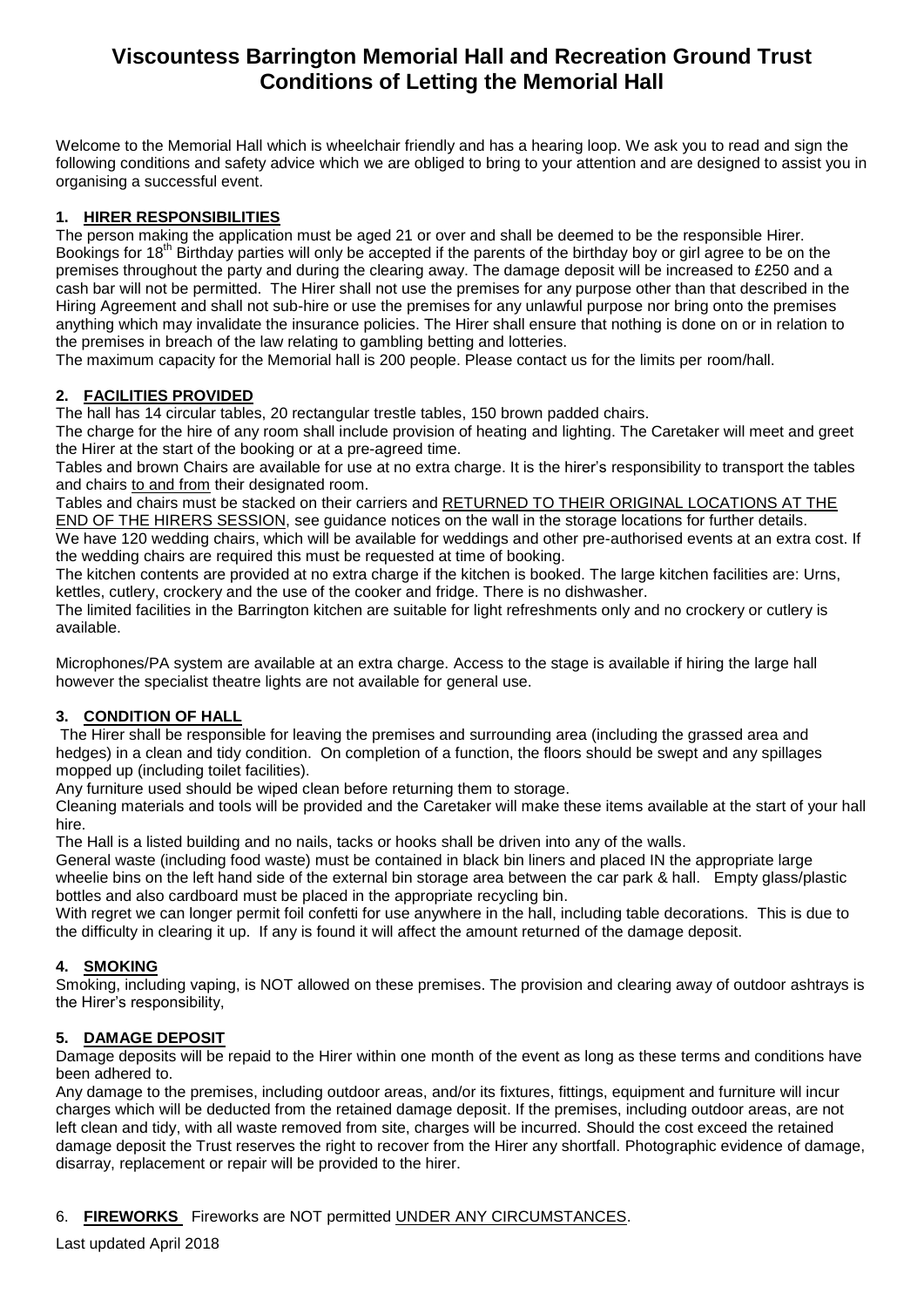# **7. SAFETY**

Hirers have a responsibility to familiarise themselves with the safety precautions as set out below. Please study the location drawing and fire emergency plan which are included in this agreement.

### *Fire Safety Prevention & Evacuation Procedure*

- Always keep fire doors closed
- Never move fire extinguishers unless there is a fire
- Never leave items of food unattended in or on the cooker whilst it is in operation
- Only tea lights are permitted and must never be left unattended. No decorations are to be put up near light fittings or heaters.

### *In the event of a fire the Fire Alarm system will activate and alert the fire service.*

- Ensure the hall is fully evacuated by using the nearest exits.
- Only attempt to tackle the fire if it is safe to do so. Use the appropriate fire extinguishers that are positioned around the building.
- The fire assembly point is to the rear of the main car park
- Do not return to the premises unless you are advised by a Fire Officer or a member of our staff that it is safe to do so.

### *Accidents*

- A first aid kit is held in the large kitchen on the work surface near to the door entrance, there is also a further first aid kit in the entrance hall located on the wall opposite the stairs.
- An accident book is held in the main kitchen and all accidents must be recorded. Please also inform the Caretaker of the incident.

### *Preventing slips and trips and falls*

- Always mop up spillages immediately and advise others if the surface is slippery. Mops and hazard signs are available for your use.
- Young children or toddlers must be supervised at all times.

#### . **8. DISORDERLY CONDUCT**

The Hirer must ensure that no disorderly conduct takes place on the premises and that excessive noise, sufficient to disturb our neighbours, does not occur, especially when leaving the premises. The Hall is licensed for the playing of music until midnight. Alcohol shall not be sold to any person suspected of being drunk nor to any person suspected of being under the age of 18. Any person suspected of being under the influence of drugs or who is being violent or disorderly shall be escorted by the hirer from the premises. No illegal drugs may be brought onto the premises. In some instances, the Trust will insist that Security Stewards are provided by the Hirer.

The hall can often be in use by more than one Hirer at a time therefore Hirers must ensure that any activity does not cause any inconvenience to the other users.

### **9. HIRER'S EQUIPMENT**

The Hirer must notify the Secretary to the Trust when any electrical equipment, including portable lights, is to be brought into the Hall. All such equipment must carry a current PAT Certificate (Portable Appliance Test) a copy of which must be available to the Secretary upon request.

Equipment of any description brought into the Hall must be removed by the Hirer or his agents at the end of the hiring period or by arrangement with the Caretaker.

Where there is an agreement in place to store equipment for a Hirer the Trust accepts no responsibility for that property and all liability for loss or damage is hereby excluded. Any storage charges are excluding the cost of insurance therefore it is the Hirer's responsibility to insure their own equipment. The Trust can cancel the arrangement to store equipment at any time giving reasonable notice.

### **10. OUTSIDE PROVIDERS**

The Hirer must ensure that all outside service providers have their own Public Liability Insurance of at least £5 million. You are required to provide a copy of the insurance policy as part of your conditions of hire. Inflatable equipment e.g. Bouncy Castles and any items that could scratch the floor e.g. skittle alleys & photobooths are not permitted inside the Memorial Hall. All types of BBQ and Hog Roast must be held outside. We cannot allow Firepits etc outside due to the fire risk. Please check with us prior to arranging it if you would like to bring anything into the hall.

### **11. LICENCES**

The Viscountess Barrington Trust holds a Premises Licence which allows the sale of alcohol and other permitted activities such as performance of a play. Other special conditions within with the Premises Licence issued by the Vale of White Horse District Council may be inspected on request.

Viscountess Barrington Trust holds a Performing Rights Society Licence (PRS)- (which covers copyright of material) and a Phonographic Performance Licence (PPL)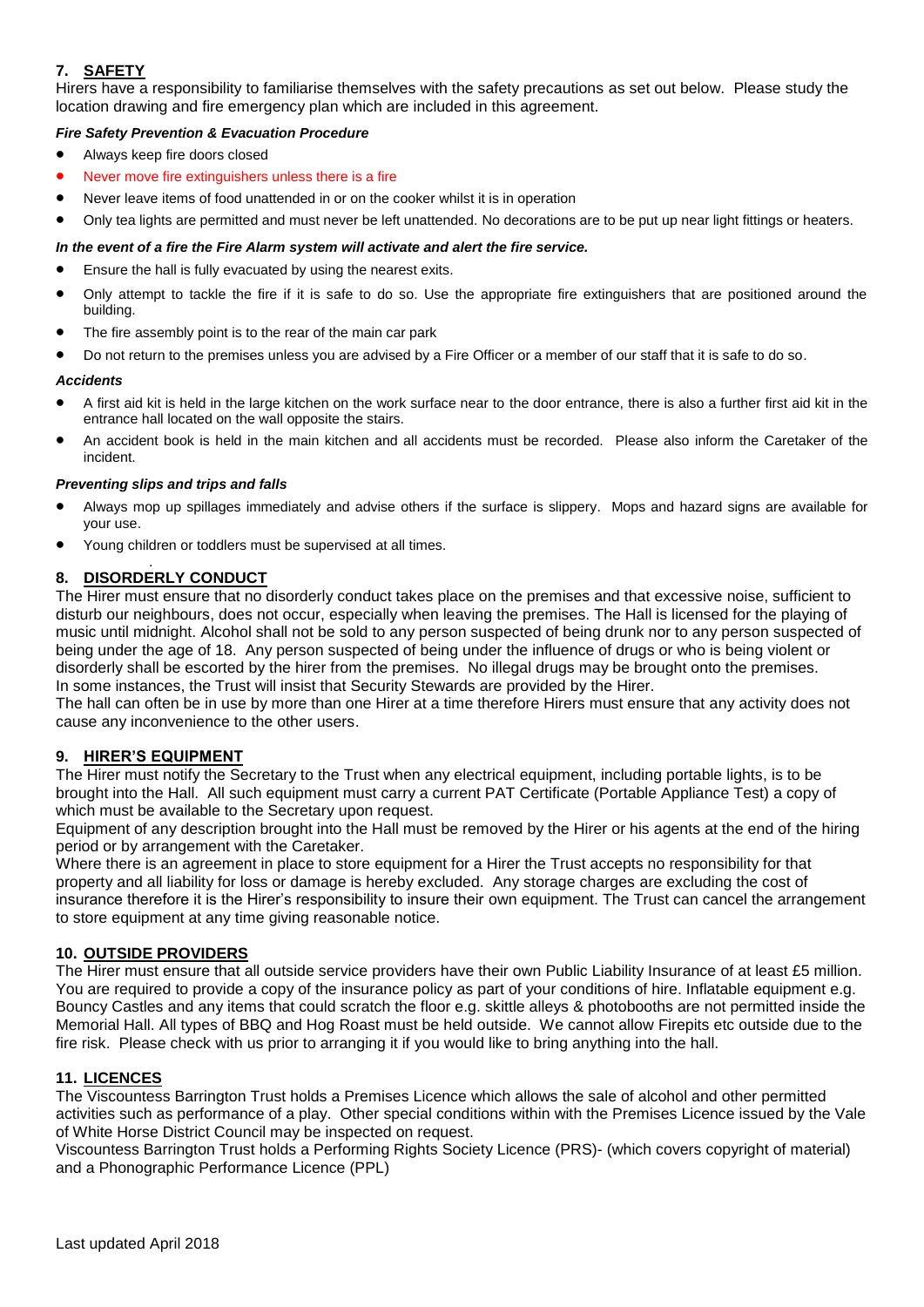### **12. SALE OF ALCOHOL**

The hall is licensed for the sale of alcohol until midnight and hirers may use this facility provided the Secretary to the Trust is satisfied that a suitable person assumes responsibility as a Designated Premises Supervisor (DPS).

### **13. PARKING**

Reasonable access is allowed to the Hirer for the unloading and reloading of property or goods.

The parking of motor vehicles on the frontage to the Hall is not permitted. There is a car park including two bays designated for the disabled situated adjacent to the Hall and a further Public Car park in Martens Road, Shrivenham. The Hirer should inform their guests as to the location of both car parks.

Overnight camping is NOT permitted, under any circumstances, in either the Hall Car Park or Martens Road Car Park.

### **14. BOOKING PROCEDURE & PAYMENTS**

All bookings should include time for setting up and taking down. (e.g. a one hour activity with set up and clear away time will require a booking of more than one hour).

Bookings will only be considered provisional until the booking form is received together with a 25% non-refundable holding deposit and the damage deposit. Both payments are banked on receipt.

Bookings will be invoiced in the month prior to the event. Payment of the balance outstanding (75% of hire charge) must be received prior to the event. Non-payment will result in cancellation of the booking. Any bookings made within one month of the event will require payment in full at the time of booking

Payments can be made either by cash or cheque (made payable to 'Viscountess Barrington Trust') or through a bank transfer using the following bank details: Unity Trust Bank sort code 60 83 01 Account no 20352123. Please quote your name and date of booking as a reference so that we can identify your payment.

### **15. CANCELLATION CHARGES**

The following cancellation charges will be applied . Notification must be received in writing.

| More than one month     | Less than one month     | Within 7 days                |
|-------------------------|-------------------------|------------------------------|
| The 25% non-refundable  | 50% of total hire cost  | 100% of the total hire cost. |
|                         |                         |                              |
| retained.               |                         |                              |
| The 25% non-refundable  | The 25% non-refundable  | 50% of total hire cost       |
| holding deposit will be | holding deposit will be |                              |
| retained.               | retained.               |                              |
| n/a                     | n/a                     | 50% of total hire cost       |
|                         | holding deposit will be |                              |

The damage deposit will be returned within one month of cancellation.

The Trustees reserve the right to refuse the letting of the hall or to cancel a booking. In such cases, the deposits will be returned in full but the Hirer will be responsible for any loss incurred as a result.

### **16. COMPLAINTS**

Should a Hirer wish to make a complaint or to offer any suggestions to improve the services provided, they should be submitted in writing to the Secretary.

All correspondence should be addressed to the Secretary to the Trustees, The Memorial Hall, Shrivenham, Oxfordshire, SN6 8BL.

These conditions are reviewed annually but may be altered or varied at any time by the Trustees.

# **I confirm that I have read, understood and agree to comply with the above letting conditions and the safe working instructions.**

HIRER NAME: ............................................................................ DATE: ................................................................

HIRER SIGNATURE: …………………………………………………………………………………………………………………..

Privacy Notice - Anywhere the Village Hall uses personal data for the purposes of managing the hall, its bookings and finances, running and marketing events at the hall, staff employment and its fundraising activities. Data may be retained for up to 7 years for accounts purposes and for longer where required by the hall's insurers. If you would like to find out more about how we use your personal data or want to see a copy of information about you that we hold, please contact the hall Secretary.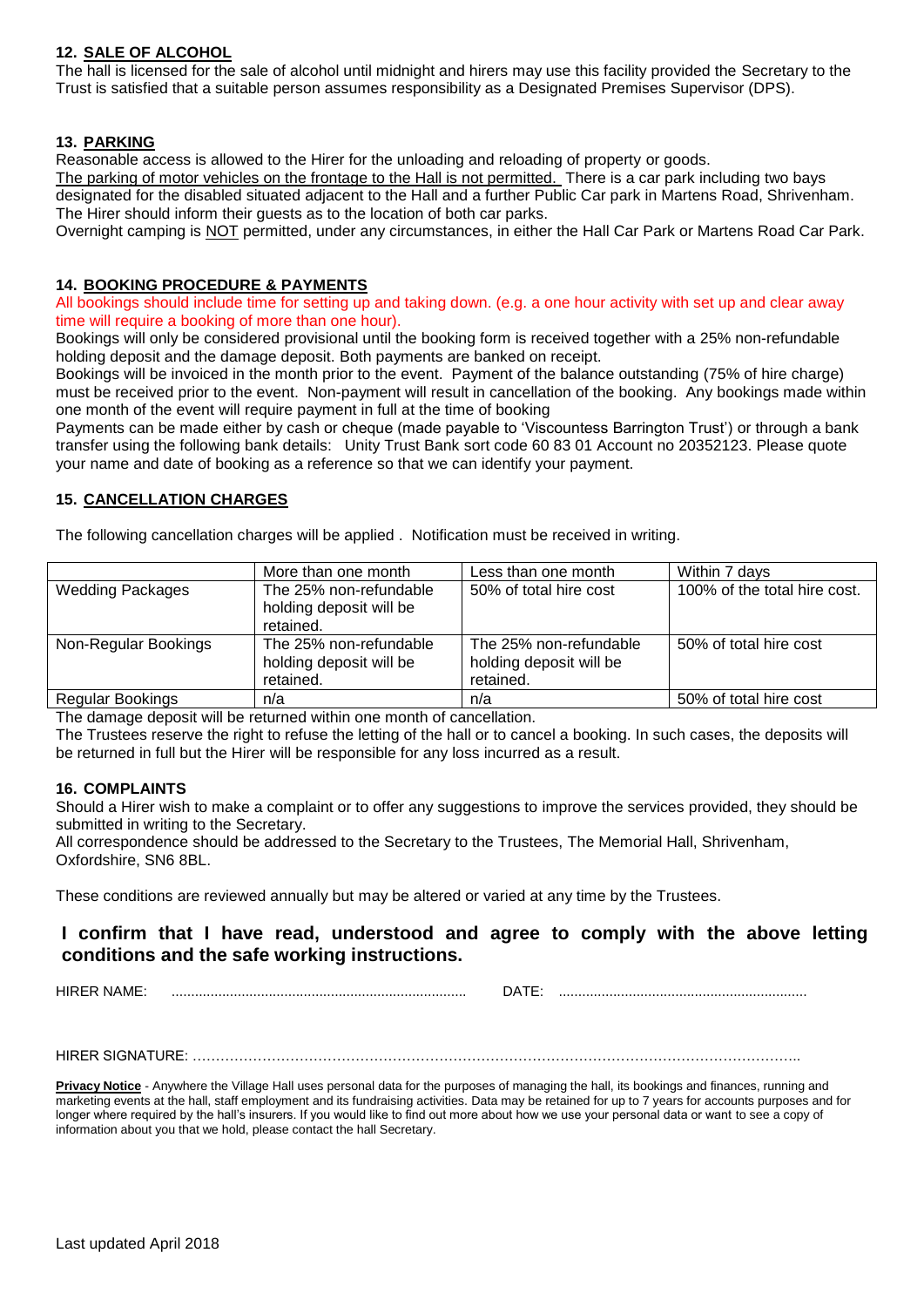